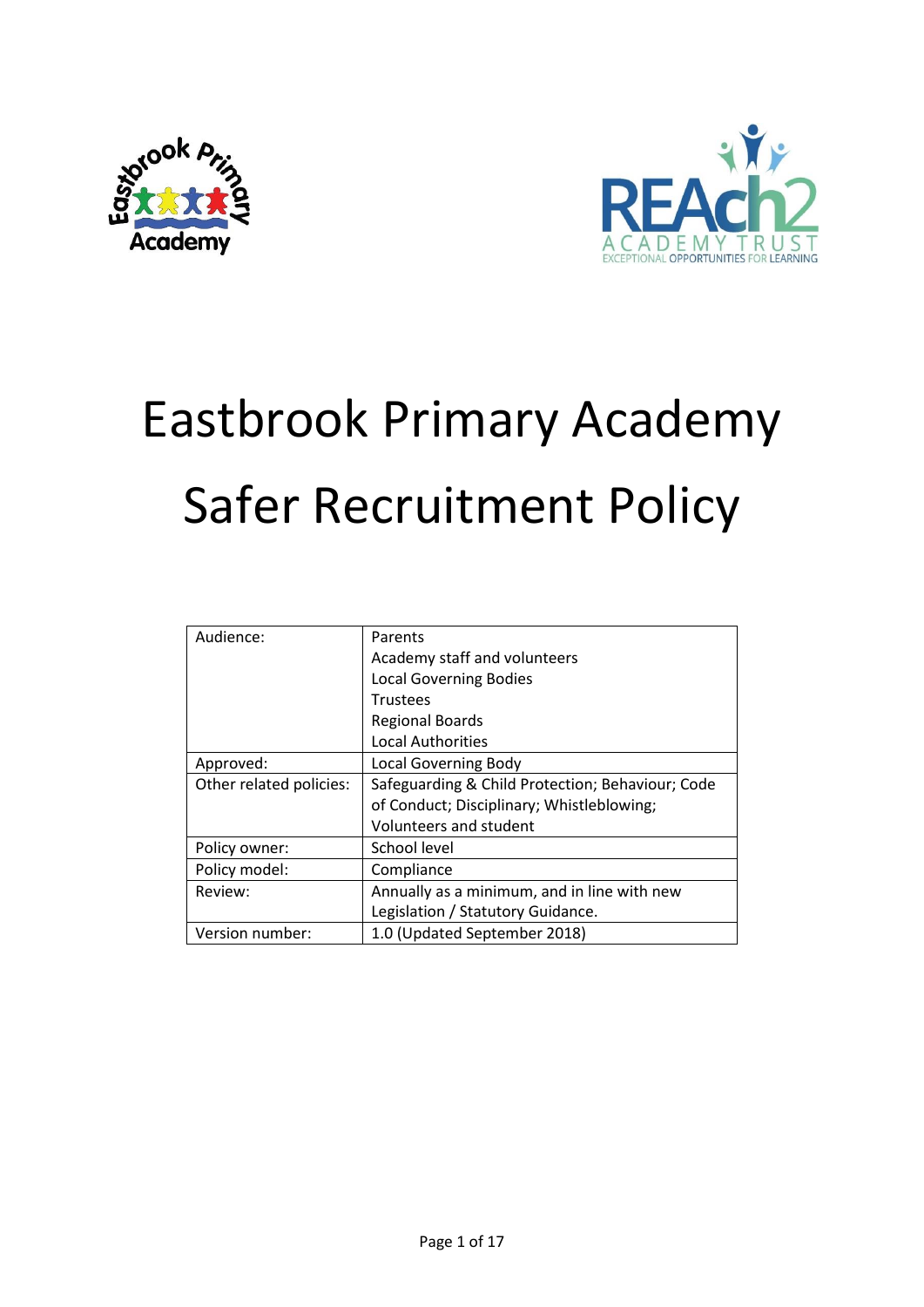# REAch2 Safeguarding and Child Protection policy



At REAch2, our actions and our intentions as school leaders are guided by our Touchstones:

| Integrity        | We recognise that we lead by example and if we want children to grow up to<br>behave appropriately and with integrity then we must model this behaviour            |
|------------------|--------------------------------------------------------------------------------------------------------------------------------------------------------------------|
| Responsibility   | We act judiciously with sensitivity and care. We don't make excuses, but mindfully<br>answer for actions and continually seek to make improvements                 |
| <b>Inclusion</b> | We acknowledge and celebrate that all people are different and can play a role in<br>the REAch2 family whatever their background or learning style                 |
| Enjoyment        | Providing learning that is relevant, motivating and engaging releases a child's<br>curiosity and fun, so that a task can be tackled and their goals achieved       |
| Inspiration      | Inspiration breathes life into our schools. Introducing children to influential<br>experiences of people and place, motivates them to live their lives to the full |
| Learning         | Children and adults will flourish in their learning and through learning discover a<br>future that is worth pursuing                                               |
| Leadership       | REAch2 aspires for high quality leadership by seeking out talent, developing<br>potential and spotting the possible in people as well as the actual                |

## **Contents**

| <b>Title</b>                                        | Page      |
|-----------------------------------------------------|-----------|
| <b>Aims and Objectives</b>                          | 3         |
| <b>Roles and Responsibilities</b>                   | 3         |
| <b>Recruitment and Selection Procedure</b>          | $4 - 5$   |
| <b>Offer of Employment and New Employee Process</b> | $5 - 10$  |
| Annex A - Positive DBS Disclosure guidance          | $12 - 12$ |
| Annex B - Right to Work Checklist                   | $13 - 15$ |
| Annex C - Safer Recruitment Checklist               | $16 - 17$ |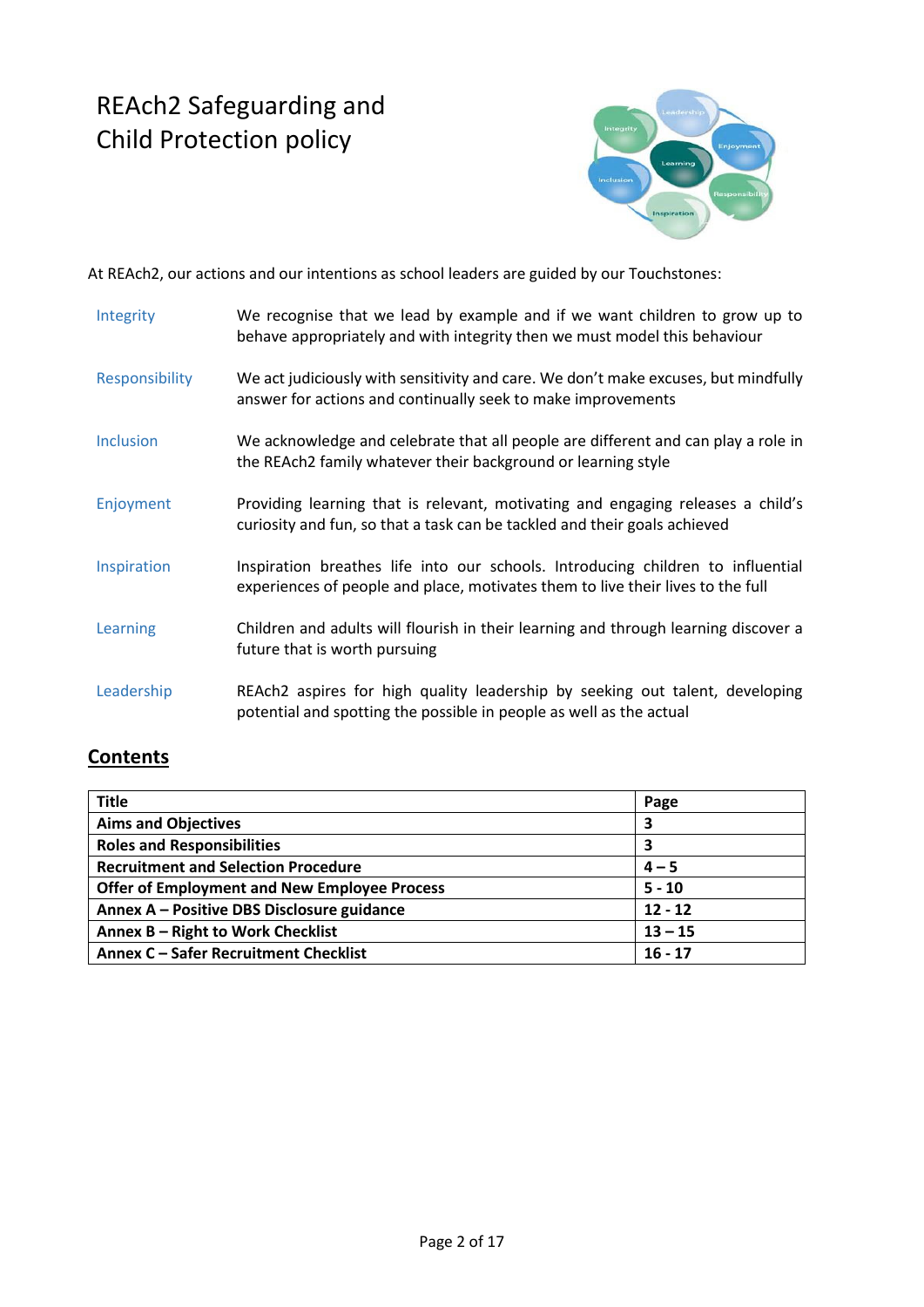#### **1. Aims and Objectives**

Eastbrook Primary Academy is committed to safeguarding and promoting the welfare of all pupils in its care and the safe recruitment of staff in schools is the first step to safeguarding and promoting the welfare of children in education. The academy expects all staff, volunteers and contractors to share this commitment. The aims of the Safer Recruitment policy are to help deter, reject or identify people who might abuse pupils or are otherwise unsuited to working with them, by having appropriate procedures in place for appointing staff.

The aims of our recruitment policy are as follows:

- to ensure that the best possible staff are recruited on the basis of their merits, abilities and suitability for the position;
- to ensure that all job applicants are considered equally and consistently;
- to ensure that no job applicant is treated unfairly on any grounds including race, colour, nationality, ethnic or national origin, religion or religious belief, sex or sexual orientation, marital or civil partner status, disability or age;
- to ensure compliance with all relevant legislation, recommendations and guidance including the statutory guidance published by the Department for Education (DfE), Keeping Children Safe in Education 2018 (KSCIE), the Prevent Duty Guidance for England and Wales 2016 (the Prevent Duty Guidance), Childcare Disqualification Regulations 2006, updated August 2018 and any guidance or code of practice published by the Disclosure and Barring Service (DBS);
- to ensure that the school meets its commitment to safeguarding and promoting the welfare of children and young people by carrying out all necessary pre-employment checks.

Employees involved in the recruitment and selection of staff are responsible for familiarising themselves with and complying with the provisions of this policy.

We have a principle of open competition in our approach to recruitment and will seek to recruit the best applicant for the job. The recruitment and selection process should ensure the identification of the person best suited to the job based on the applicant's abilities, qualification, experience and merit as measured against the job description and person specification. The recruitment and selection of staff will be conducted in a professional, timely and responsive manner and in compliance with current employment legislation, and relevant safeguarding legislation and statutory guidance. If a member of staff involved in the recruitment process has a close personal or familial relationship with an applicant, they must declare it as soon as they are aware of the individual's application and avoid any involvement in the recruitment and selection decisionmaking process. We aim to operate this procedure consistently and thoroughly while obtaining, collating, analysing and evaluating information from and about applicants applying for job vacancies.

#### **2. Roles and Responsibilities**

It is the responsibility of the Governing Body to ensure that the school has effective policies and procedures in place for recruitment of all staff and volunteers in accordance with DfE guidance and legal requirements, and monitor our compliance with them. It is the responsibility of the Headmaster, Senior Leaders and other designated staff involved in recruitment to ensure that we operate safe recruitment procedures and makes sure all appropriate checks are carried out on all staff who work with us, to monitor contractors' and agencies' compliance with this document, and to promote welfare of children and young people at every stage of the procedure. The Governing Body has delegated responsibility to the Headteacher and other senior staff to lead in all appointments; Governors may be involved in staff appointments but the final decision will rest with the Headteacher or senior staff member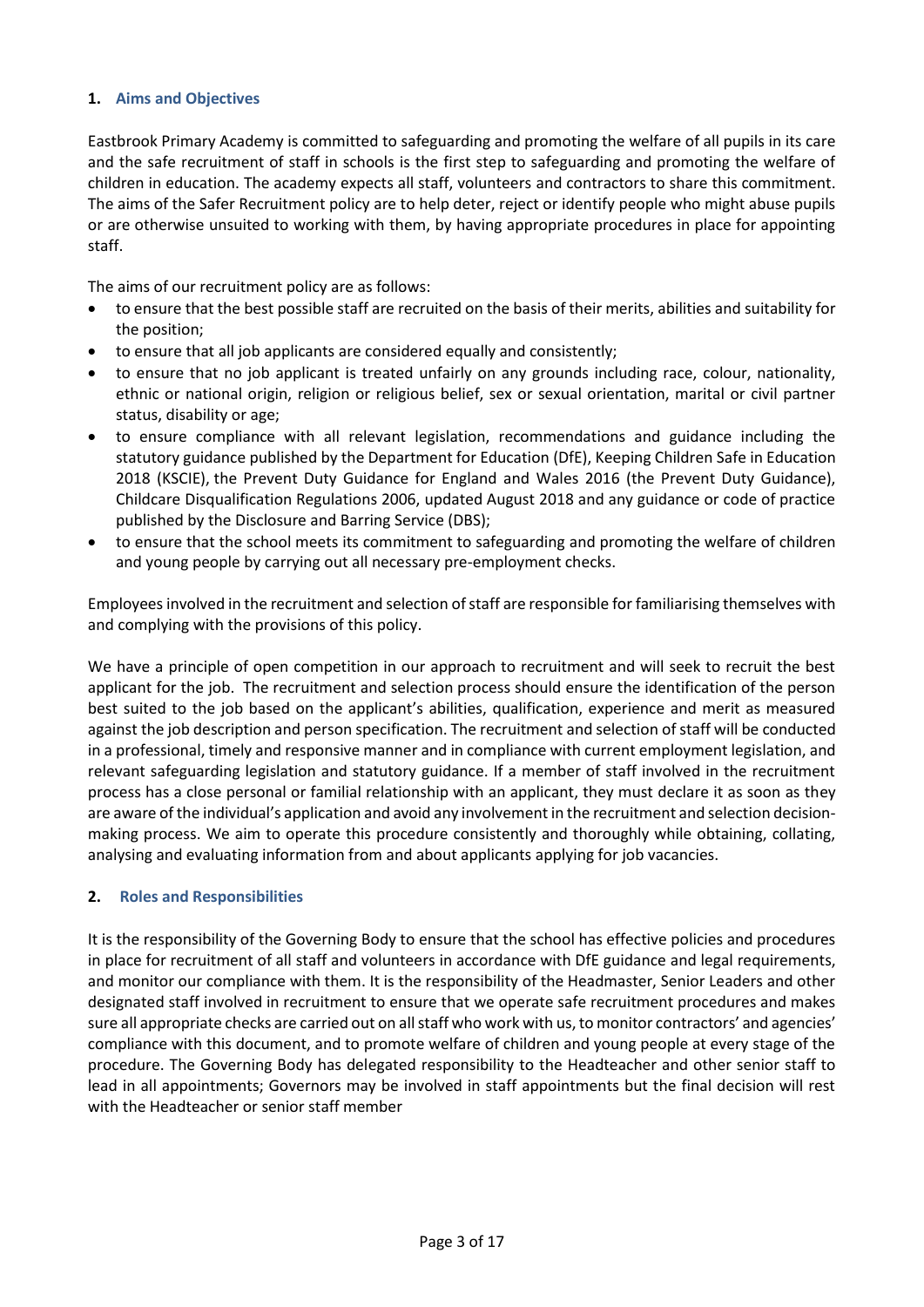#### **3. Recruitment and Selection Procedure**

#### **Advertising**

To ensure equality of opportunity, we will advertise all vacant posts to encourage as wide a field of applicant as possible; normally this entails an external advertisement. Any advertisement will make clear our commitment to safeguarding and promoting the welfare of children. All documentation relating to applicants will be treated confidentially in accordance with the Data Protection Act.

#### **Application forms**

We will use the standard application process as per expected practice for REAch2 Academy Trust schools, with all applicants for employment required to complete an application form containing questions about their academic, full employment history and their suitability for the role. The application form will include the applicant's declaration regarding convictions and working with children, and will make it clear that the post is exempt from the provisions of the Rehabilitation of Offenders Act 1974. Incomplete application forms will not be shortlisted and CVs will not be accepted. It is unlawful for us to employ anyone who is barred from working with children. It is a criminal offence for any person who is barred from working with children to apply for a position. All applicants will be made aware that providing false information is an offence and could result in the application being rejected or summary dismissal if the applicant has been selected, and referral to the police and/or the DBS.

#### **Job Descriptions and Person Specifications**

A job description is a key document in the recruitment process, and must be finalised prior to taking any other steps in the recruitment process. It will clearly and accurately set out the duties and responsibilities of the job role. The person specification is of equal importance and informs the selection decision. It details the qualification, skills, experience, abilities and expertise that are required to do the job. The person specification should include a specific reference to suitability to work with children.

#### **References**

References for shortlisted applicants will be sent for immediately after shortlisting. All offers of employment will be subject to the receipt of a minimum of two references which are considered satisfactory, none of which can be from a relative. One of the references must be from the applicant's current or most recent employer. If the current / most recent employment did not involve work with children, then the second reference should be from the employer with whom the applicant most recently worked with children. If an individual is new to employment, or there has been a significant break in employment, references can be accepted from a professional who knows the individual e.g. local GP. References will always be sought and obtained directly from the referee and their purpose is to provide objective and factual information to support appointment decisions. All referees will be asked whether they believe the applicant is suitable for the job for which they have applied and whether they have any reason to believe that the applicant is unsuitable to work with children. Please note that no questions will be asked about health or medical fitness prior to any offer of employment being made. Any discrepancies or anomalies will be followed up. Direct contact by phone may be undertaken on a random basis with referees to verify the reference.

#### **Interviews**

There will be always be a face-to-face interview (which may include the use of video calling), and a minimum of two interviewers will see each applicant. The interview process will explore the applicant's ability to carry out the job description and meet the person specification. It will enable the panel to explore any anomalies or gaps have been identified in order to satisfy themselves that the chosen applicant can meet the safeguarding criteria (in line with Safer Recruitment Training) Any information in regard to past disciplinary action or allegations, cautions or convictions will be discussed and considered in the circumstance of the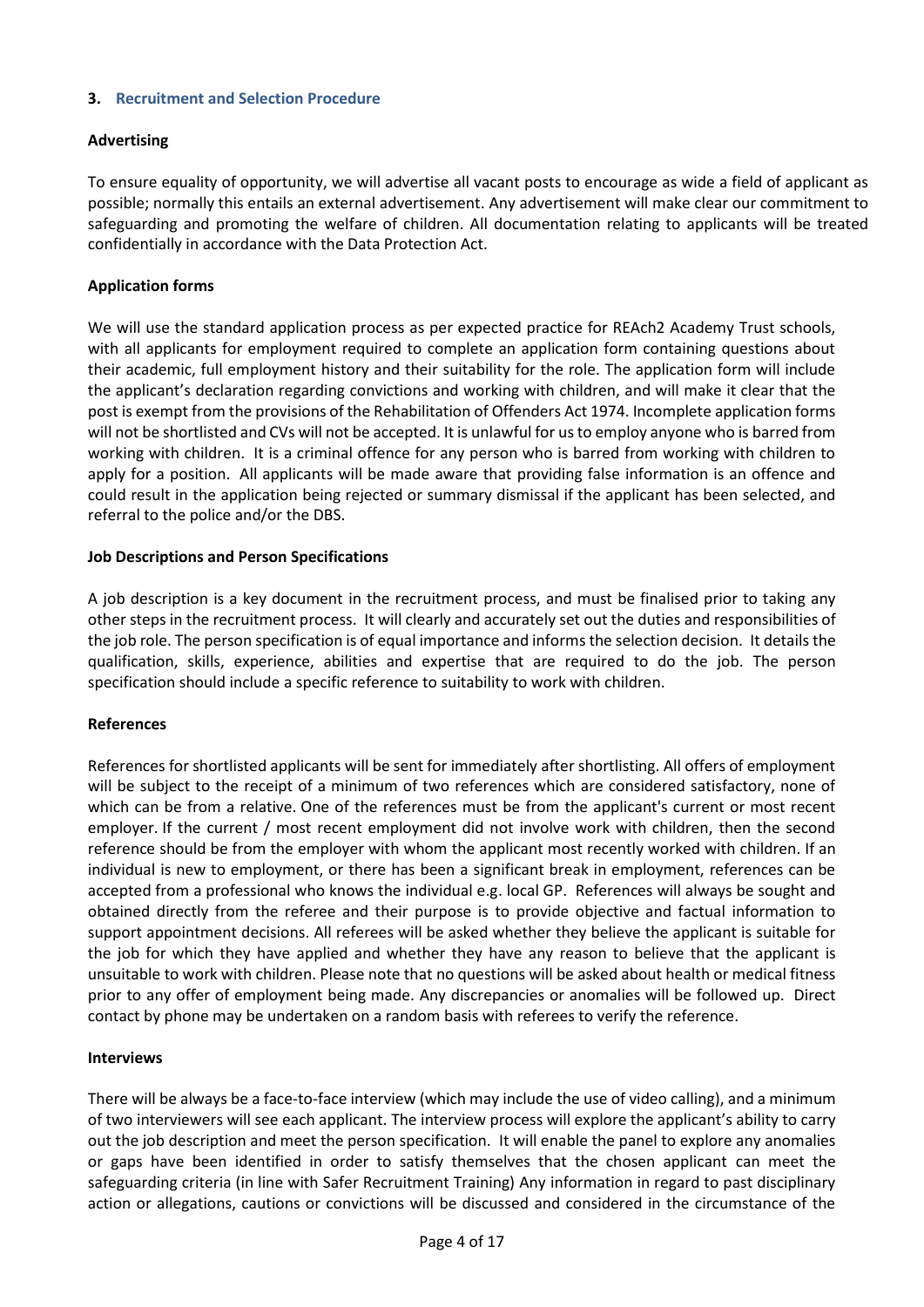individual case during the interview process, if it has not been disclosed on the application form. At least one member of any interviewing panel will have undertaken Safer Recruitment Training or refresher training as applicable. All applicants who are invited to an interview will be required to bring evidence of their identity, address and qualifications. Original documents will only be accepted and photocopies will be taken; unsuccessful applicant documents will be destroyed no less than six months after the interview takes place.

#### **4. Offer of Employment and New Employee Process**

In accordance with the recommendations set out in KCSIE 2018 and the requirements of the Education (Independent School Standards) Regulations 2014, we carry out a number of pre-employment checks in respect of all prospective employees. If it is decided to make an offer of employment following the formal interview, any such offer will be conditional on the following:

- the agreement of a mutually acceptable start date and the signing of a contract incorporating standard terms and conditions of employment;
- verification of the applicant's identity (where that has not previously been verified);
- the receipt of two references (one of which must be from the applicant's most recent employer) which is considered to be satisfactory;
- where the position amounts to "teaching work"
	- $\circ$  confirmation that the applicant is not subject to a direction under section 142 of the Education Act 2002 which prohibits, disqualifies or restricts them from providing education at a school, taking part in the management of an independent school or working in a position which involves regular contact with children;
	- $\circ$  being satisfied that the applicant is not, and has never been, the subject of a sanction, restriction or prohibition issued by the Teaching Regulation Agency, or any predecessor or successor body, or by a regulator of the teaching profession in any other European Economic Area country which prevents the applicant working or which, in our opinion, renders the applicant unsuitable to work with us;
	- being satisfied that the applicant is not, and has never been, the subject of any proceedings before a professional conduct panel or equivalent body in the UK or any other country for any reason which prevents the applicant working or which, in our opinion, renders the applicant unsuitable to work with us;
- the receipt of an enhanced disclosure from the DBS which is considered to be satisfactory;
- where the position amounts to "regulated activity" confirmation that the applicant is not named on the Children's Barred List\*;
- confirmation that the applicant is not subject to a direction under section 128 of the Education and Skills Act 2008 which prohibits, disqualifies or restricts them from being involved in the management of an independent school, this will include all members of the Senior Leadership Team and departmental heads;
- For individuals working with children from birth to the 1<sup>st</sup> September following their 5<sup>th</sup> birthday (Up to and including reception) or later years childcare (this covers children above reception but have not attained the age of 8), childcare provided outside of school hours, the school will require confirmation that the applicant is not disqualified under the Childcare Regulations 2006, updated August 2018. verification of the applicant's medical fitness for the role;
- verification of the applicant's right to work in the UK;
- verify the candidate's mental and physical fitness to carry out their work responsibilities N.B. a job applicant can be asked relevant questions about disability and health in order to establish whether they have the physical and mental capacity for the specific role;
- any further checks which are necessary as a result of the applicant having lived or worked outside of the UK;
- verification of professional qualifications which are deemed a requirement for the post, or which the applicant otherwise cites in support of their application (where they have not been previously verified)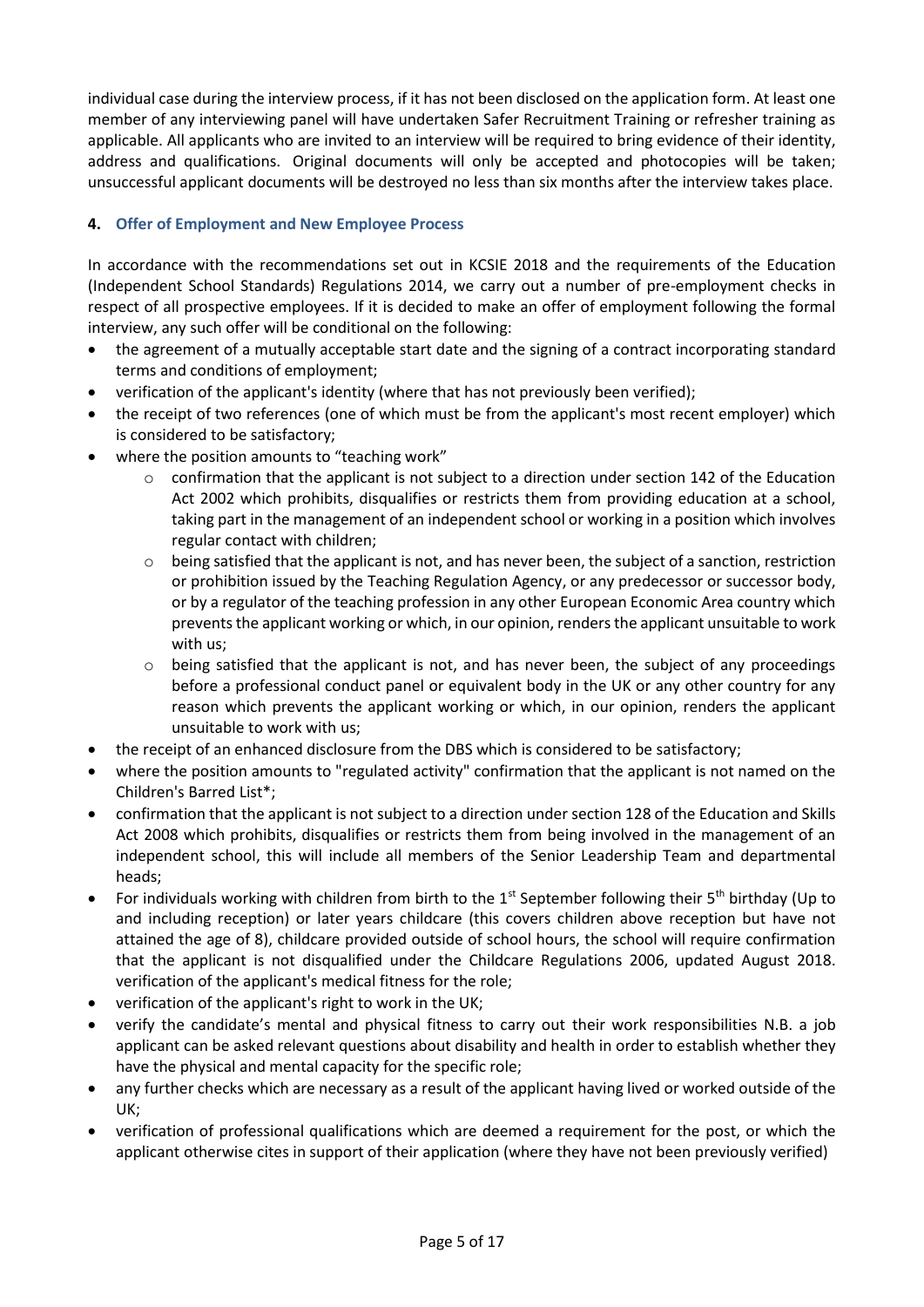#### *\*Definition of Regulated Activity and Frequency*

*A person will be considered to be engaging in regulated activity if, as a result of their work, they:* 

- *will be responsible, on a regular basis in a school or college, for teaching, training instructing, caring for or supervising children is unsupervised, or providing advice or guidance on physical, emotional or educational well-being, or driving a vehicle only for children; or*
- *will carry out paid, or unsupervised unpaid, work regularly in a school or college where that work provides an opportunity for contact with children;*
- *engage in intimate or personal care or, overnight activity, even if this happens only once.*

## *\*Regularly means, meaning once a week or more; or satisfies the "period condition", meaning four times or more in a 30-day period;*

#### *\*Overnight means between 2am – 6am*

We are required to carry out an enhanced DBS check for all staff, supply staff, volunteers and governors who will be engaging in regulated activity. However, we can also carry out an enhanced DBS check on a person who would be carrying out regulated activity but for the fact that they do not carry out their duties frequently enough i.e. roles which would amount to regulated activity if carried out more frequently.

Whether a position amounts to "regulated activity" must therefore be considered in order to decide which checks are appropriate. It is however likely that in nearly all cases we will be able to carry out an enhanced DBS check and a Children's Barred List check.

#### *The Rehabilitation of Offenders Act 1974*

The Rehabilitation of Offenders Act 1974 does not apply to positions which involve working with, or having access to pupils. Therefore, any convictions and cautions that would normally be considered 'SPENT' must be declared when applying for any position.

#### *DBS (Disclosure and Barring Service) Certificate*

We apply for an enhanced disclosure from the DBS and a check of the Children's Barred List in respect of all positions at the school which amount to "regulated activity" as defined in the Safeguarding Vulnerable Groups Act 2006 (as amended). The purpose of carrying out a Barred List check for Regulated Activity is to identify whether an applicant is barred from working with children by inclusion on the Children's Barred List and to obtain other relevant suitability information. It is our policy that the DBS disclosure must be obtained before the commencement of employment of any new employee.

It is our policy to request a new DBS certificate if they leave employment and then return after a period of 3 or more months. Staff are aware of their obligation to inform the Headteacher or the HR Department of any cautions or convictions that arise between these checks taking place. This is reinforced in performance reviews and annual declarations.

DBS checks will still be requested for applicants with recent periods of overseas residence and those with little or no previous UK residence.

#### *Portability of DBS Certificates Checks*

Staff may wish to join the DBS Update Service if they are likely to require another check in the future. Portability must be applied for within 28 days of application and 30 days after certificate has been issued for a fee of £13/per annum.

#### **Copies of DBS Checks**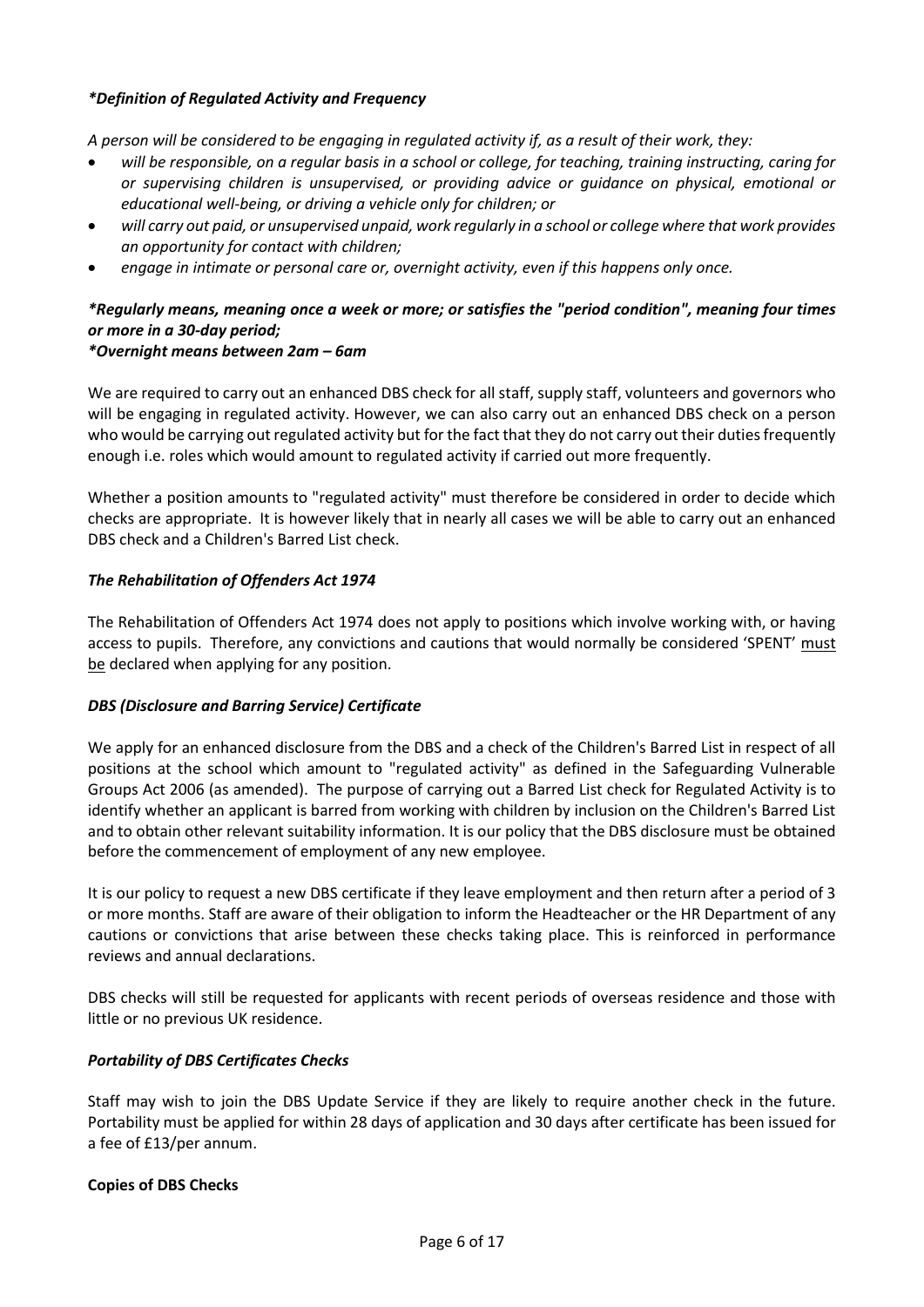The DBS no longer issue Disclosure Certificates to employers, therefore employees/applicants should bring their certificate for the school to view within 7 days of issue and before they commence work or any project. The school does not have to retain a copy of an individual's DSB. If a copy is taken, it must be destroyed within 6 months.

#### **Dealing with convictions**

We operate a formal procedure if a DBS Certificate is returned with details of convictions. Consideration will be given to the Rehabilitation of Offenders Act 1974 and also:

- the nature, seriousness and relevance of the offence:
- how long ago the offence occurred;
- one-off or history of offences;
- changes in circumstances;
- decriminalisation and remorse.

A formal meeting will take place face-to-face to establish the facts with the Headteacher or another designated senior person and/or Human Resources, this will be recorded using the Positive Disclosure form (Annex A). A decision will be made following this meeting. In the event that relevant information (whether in relation to previous convictions or otherwise) is volunteered by an applicant during the recruitment process or obtained through a disclosure check, the Headteacher or another designated senior person and/or Human Resources will evaluate all of the risk factors above before a position is offered or confirmed. If an applicant wishes to dispute any information contained in a disclosure, they may do so by contacting the DBS. In cases where the applicant would otherwise be offered a position were it not for the disputed information, we may, where practicable and using discretion, defer a final decision about the appointment until the applicant has had a reasonable opportunity to challenge the disclosure information.

#### **Overseas checks**

Applicants who have lived/travelled abroad for more than three months in the past 10 years will need to obtain a criminal records check from the relevant country. The applicant may not be permitted to commence work until the overseas information has been received and is considered satisfactory.

#### **Proof of identity & Right to work in the UK**

All applicants invited to attend an interview will be required to bring their identification documentation such as passport, birth certificate, driving licence etc. with them as proof of identity/eligibility to work in UK – a right to work checklist will be used for each new employee (Annex B); in accordance with those set out in the Immigration, Asylum and Nationality Act 2006 and DBS identity checking guidelines. Where an applicant claims to have changed their name by deed poll or any other means (e.g. marriage, adoption, statutory declaration) they will be required to provide documentary evidence of the change.

#### **Verification of Qualifications and/or professional status**

Applicants must be able to demonstrate that they have actually obtained any academic or vocational qualification legally required for the position and claimed in their application form. Copies of all relevant qualifications will be maintained on personal files.

#### **Disqualification under the Childcare declarations**

The regulations apply to staff who work in, or are directly concerned with managing:

- Early years provision
	- $\circ$  Covers staff who provide any care for a child up to and including reception age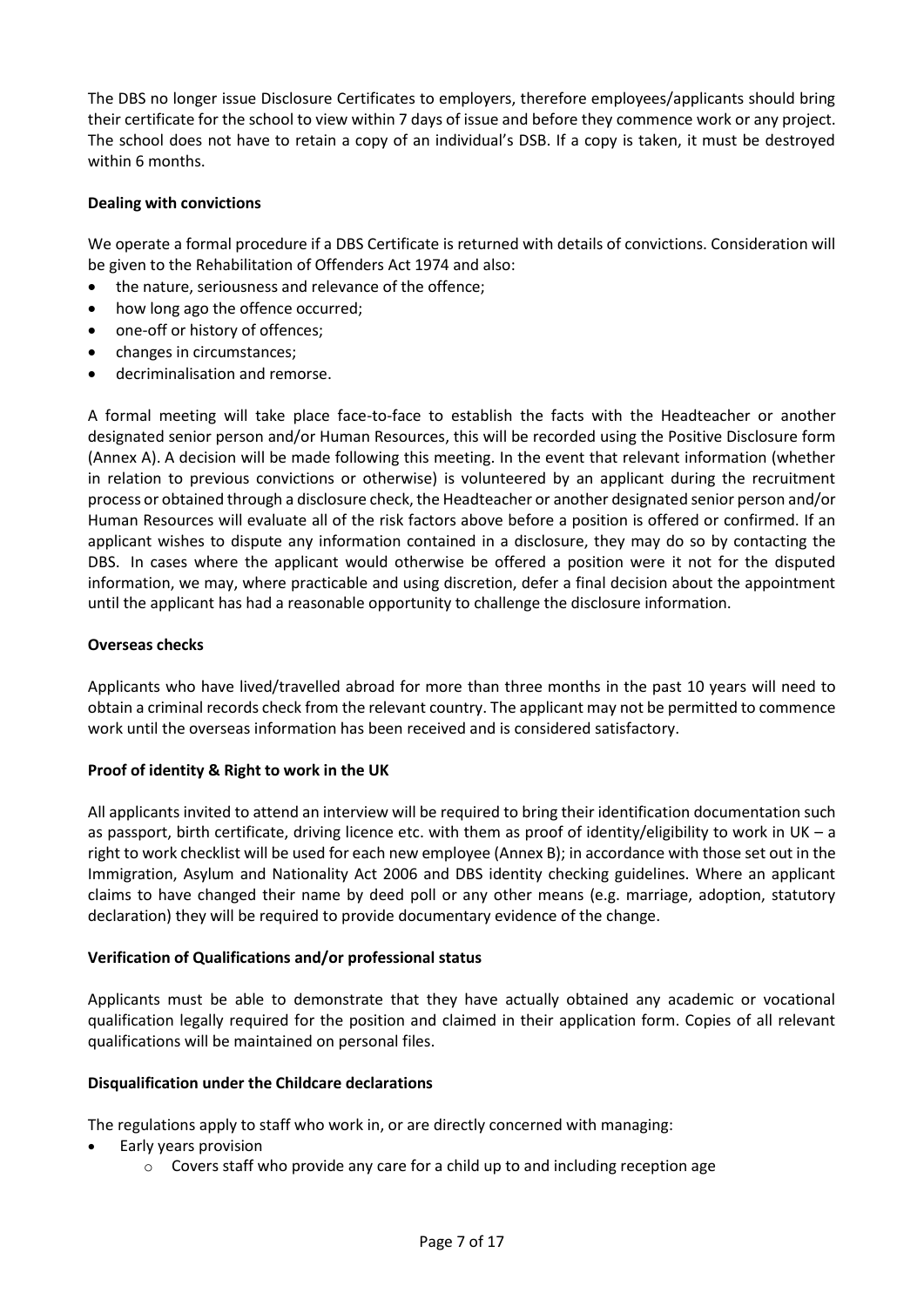- $\circ$  Includes education in nursery and reception classes, and/or any supervised activity (such as breakfast clubs, lunchtime supervision and after-school care provided by the school) both during and outside school hours for children in the early years age range
- Later years provision (for children under 8)
	- $\circ$  Covers staff who work in childcare provided by a school outside school hours for children under 8, including before-school settings such as breakfast clubs, and after-school provision
	- o Does **not** include education or supervision during school hours, or extended school hours for cocurricular learning activities, such as the school's choir or sports teams

All staff will be expected to complete a disqualification declaration prior to employment, and each year of employment.

#### **Medical Fitness**

We are legally required to verify the medical fitness of anyone to be appointed to a post, after an offer of employment has been made but before the appointment can be confirmed. All applicants are requested to complete a medical questionnaire and where appropriate a doctor's medical report may be required. This information will be reviewed against the Job Description and the Person Specification for the particular role, together with details of any other physical or mental requirements of the role. We are aware of duties under the Equality Act 2010; no job offer will be withdrawn without first consulting with the applicant, obtaining medical evidence and considering reasonable adjustments.

#### **Induction Programme**

All new employees will be given an induction programme which will clearly identify the school policies and procedures, including the Safeguarding & Child Protection Policy (which will include details of the Designated Safeguarding Lead and Children Missing in Education), the Code of Conduct, Behaviour Policy, and Part One and Annex A of KCSIE (2018), and make clear the expectations which will govern how staff carry out their roles and responsibilities. The Headteacher or another nominated member of staff will go through the induction pack with all new employees (see appendix) within the first week of their start date. This will be followed up by their line manager throughout their probation period, this documentation needs to be signed by the new employees and their line manager.

#### **Single Centralised Register**

In addition to the various staff records kept on individual personnel files, a single centralised record of recruitment and vetting checks is kept in accordance with the Education (Independent School Standards) Regulations 2014 requirements. This is kept up-to-date and retained by the School Business Manager/School Secretary. The Single Central Register will contain details of the following:

- all employees who are employed to work;
- all employees who are employed as supply staff whether employed directly or through an agency;
- all others who have been chosen to work in regular contact with children, covering volunteers, Governors, peripatetic staff, contractors and people brought in to provide additional teaching or instruction for pupils but who are not staff members e.g. sports coaches.

The following information will be recorded on the Single Central Record:

- an identity check;
- a barred list check;
- an enhanced DBS check/certificate;
- a prohibition from teaching check;
- a section 128 check (for management positions as set out in paragraph 120-121 for independent schools (including academies and free schools));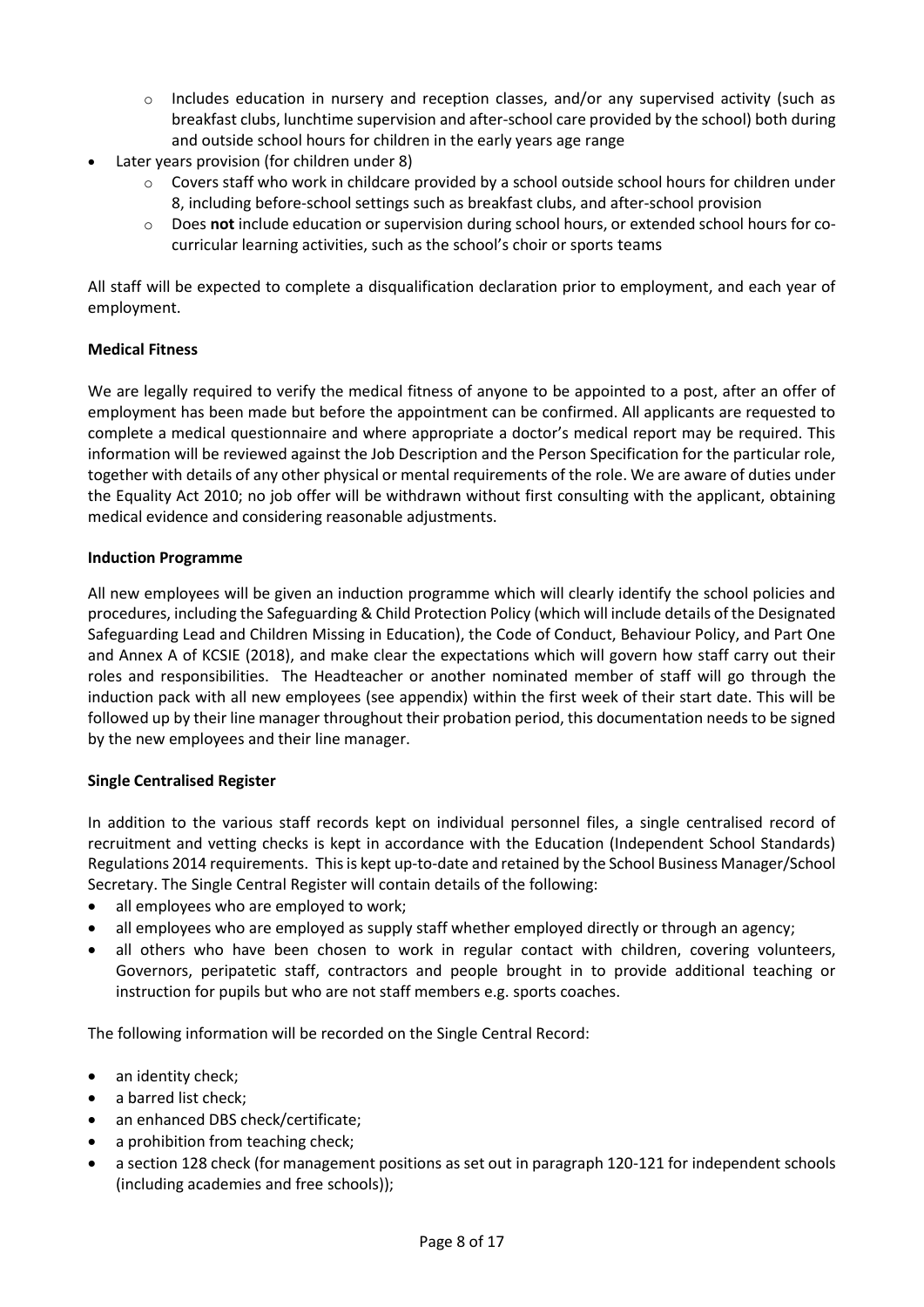- further checks on people who have lived or worked outside the UK; this would include recording checks for those European Economic Area (EEA) teacher sanctions and restrictions;
- a check of professional qualifications, where required;
- a check to establish the person's right to work in the United Kingdom.

The Headteacher, Safeguarding Governor and/or Chair of Governors is responsible for auditing the Single Centralised Register and regularly reporting findings to the Governing Body.

#### **Record Retention / Data Protection**

We are legally required to undertake the above pre-employment checks. Therefore, if an applicant is successful in their application, we will retain on their personnel file any relevant information provided as part of the application process. This will include copies of documents used to verify identity, right to work in the UK, medical fitness and qualifications. Medical information may be used to help discharge obligations as an employer e.g. so that we may consider reasonable adjustments if an employee suffers from a disability or to assist with any other workplace issue.

This documentation will be retained for the duration of the successful applicant's employment. All information retained on employees is kept centrally in the school office in a secure cabinet. The same policy applies to any suitability information obtained about volunteers involved with school activities. We will retain all interview notes on all unsuccessful applicants for a period of 6 months, after which time the notes will be confidentially destroyed. The 6-month retention period is in accordance with the Data Protection Act 2018.

A personal file checklist will be used to track and audit paperwork obtained in accordance with Safer Recruitment Training. The checklist (Annex c) will be retained on personal files.

#### **Ongoing employment**

The academy recognises that safer recruitment and selection is not just about the start of employment, but should be part of a larger policy framework for all staff. The school will therefore provide ongoing training and support for all staff, as identified through the Annual Review/appraisal procedure

#### **Leaving Employment**

Despite the best efforts to recruit safely there may be occasions when allegations of serious misconduct or abuse against children and young people are raised. Whilst pre-employment checks are undertaken, we also have a legal duty to make a referral to the DBS in circumstances where an individual:

- has applied for a position at the School despite being barred from working with children;
- has been removed by the School from working in regulated activity (whether paid or unpaid), or has resigned prior to being removed, because they have harmed, or pose a risk of harm to, a child.

If the individual referred to the DBS is a teacher, it may also be decided to make a referral to the National College for Teaching and Leadership.

#### **Contractors and agency staff**

Contractors engaged by the school must complete the same checks for their employees that the school is required to complete for its staff. The school requires confirmation that these checks have been completed before employees of the Contractor can commence work at the school.

If a contractor working at the school is self-employed, the school or college should consider obtaining the DBS check, as self-employed people are not able to make an application directly to the DBS on their own account.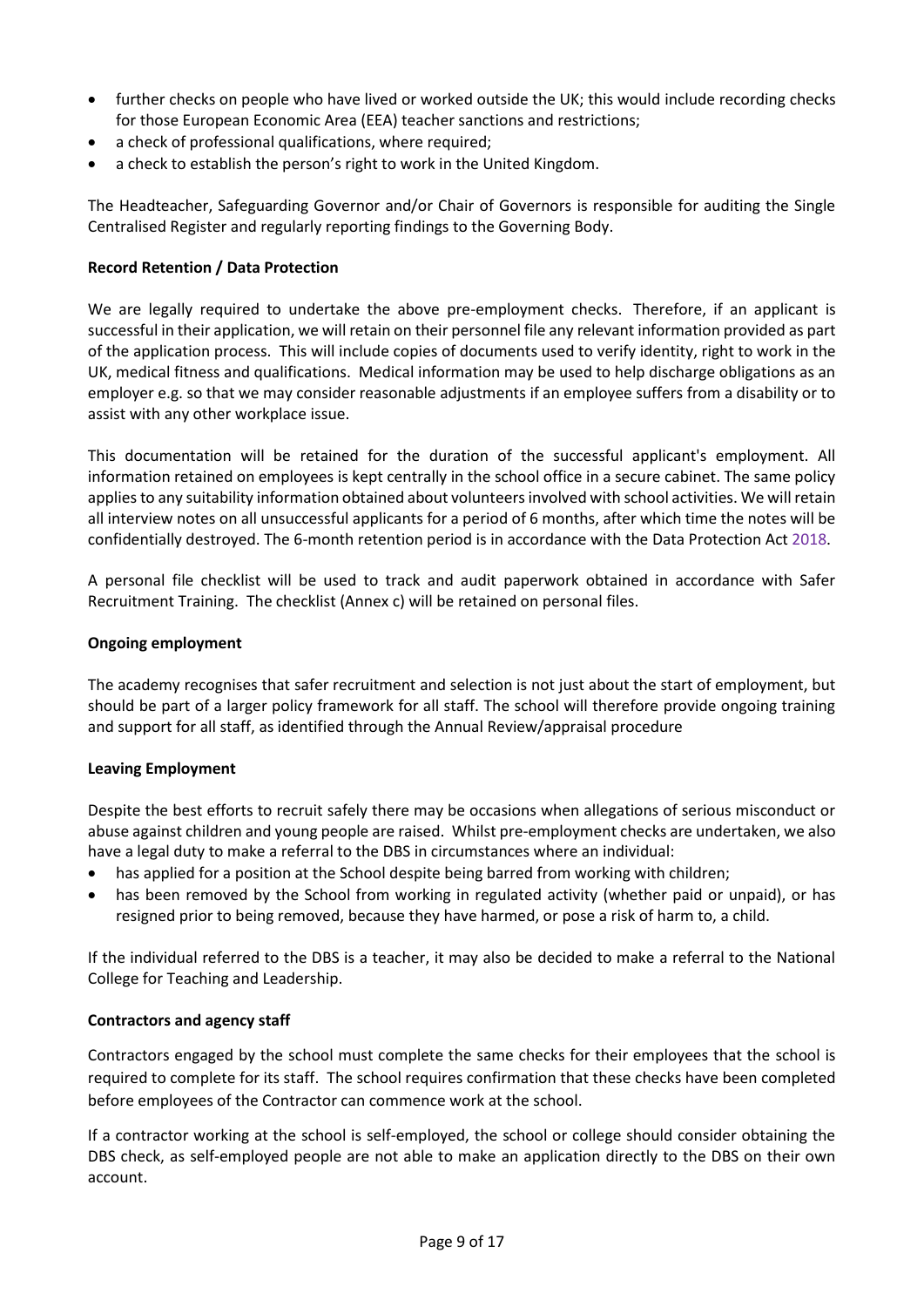Agencies who supply staff to the school must also complete the pre-employment checks which the School would otherwise complete for its staff. Again, the school requires confirmation that these checks have been completed before an individual can commence work at the school.

The school will independently verify the identity of staff supplied by contractors or an agency when they come to the school.

#### **Visiting speakers (and Prevent Duty)**

The Prevent Duty Guidance requires the school to have clear protocols for ensuring that any visiting speakers, whether invited by staff or by pupils, are suitable and appropriately supervised.

The school is not permitted to obtain a DBS disclosure or Children's Barred List information on any visiting speaker who does not engage in regulated activity at the school or perform any other regular duties for or on behalf of the school.

All visiting speakers will be subject to the school's usual visitors signing in protocol. This will include signing in and out at Reception, the wearing of a visitor badge at all times and being escorted by a fully vetted member of staff between appointments.

The school will also obtain such formal or informal background information about a visiting speaker as is reasonable in the circumstances to decide whether to invite and/or permit a speaker to attend the school. In doing so the school will always have regard to the [Visitors and Security Policy], the Prevent Duty Guidance and the definition of "extremism" set out in KCSIE which states:

*""Extremism" is vocal or active opposition to fundamental British values, including democracy, the rule of law, individual liberty and mutual respect and tolerance of different faiths and beliefs. We also include in our definition of extremism calls for the death of members of our armed forces, whether in this country or overseas. Terrorist groups very often draw on extremist ideas developed by extremist organisations."* 

In fulfilling its Prevent Duty obligations the school does not discriminate on the grounds of race, colour, nationality, ethnic or national origin, religion or religious belief, sex or sexual orientation, marital or civil partner status, disability or age.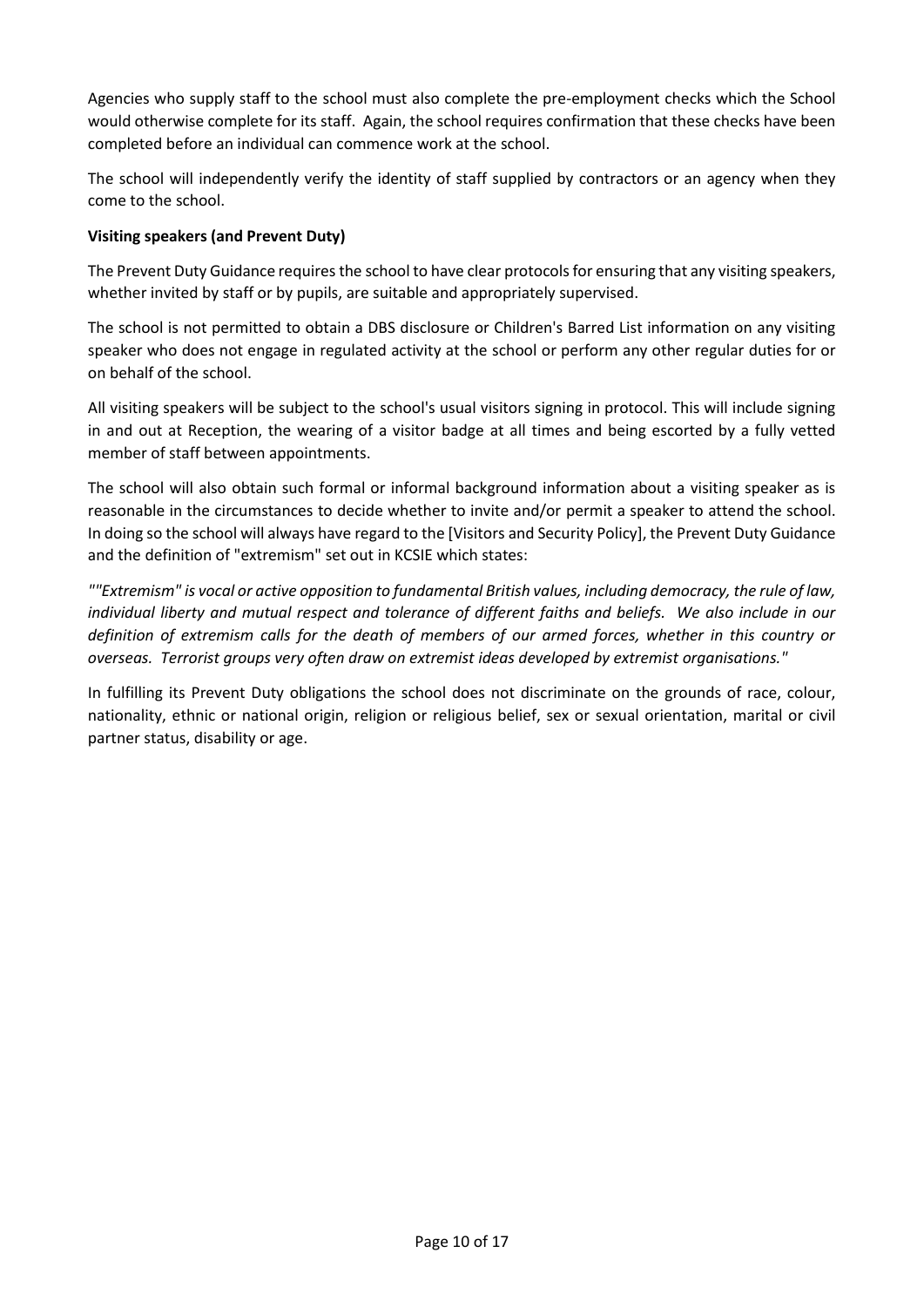#### Annex A

### **POSITIVE DBS DISCLOSURE GUIDANCE**

If a DBS certificate reveals information that gives cause for concern, the Headteacher should arrange to meet with the individual to discuss the convictions/cautions and to confirm that the convictions/cautions under discussion actually relate to them.

#### *Existing employees have the right to be accompanied by either a trade union representative or work colleague to this meeting.*

If the individual has not disclosed the convictions/cautions, either on an application form or to their Headteacher if employed by the school when the offence took place, s/he should be asked why they had not done so. It is a serious cause for concern that any applicant or employee has failed to provide this information when required to do so, or has provided false information. The DBS application form makes it clear that all convictions, cautions, reprimands or warnings, even if they are believed to be 'spent', need to be included.

If an individual denies that the convictions/cautions relate to them, the school should seek advice from their HR Business Partner. The applicant will have to complete a dispute form, and possibly also the fingerprint consent form for the police to check the applicant's details against their records.

#### **Factors to consider when making a decision to commence/continue employment:**

- The degree of risk the employee/volunteer represents to children and other members of staff;
- The nature of the conviction/caution, when it took place and whether there is a possibility of further incidents together with the possible implications, if any, for the school employing this person;
- The degree of remorse, or otherwise, expressed by the employee/volunteer and their motivation to change.

In addition, the Headteacher should consider:

- the individual's criminal record, which should be assessed in relation to the tasks they will be required to perform working with and around children;
- the circumstances in which the work is to be carried out what supervision is available and how readily?

The fact that someone has a conviction or a caution should not necessarily prevent them from taking up or continuing in employment with the school, although serious consideration should be given to the information that has been received before a decision is made. **The decision should be recommended by the Headteacher, and documented for final agreement by the Chair of Governors.** 

#### **DBS re-checks:**

This pro forma can also be used in situations where the same convictions/cautions appear, following a DBS re-check:

- If this is a DBS re-check with convictions/cautions the Headteacher is aware of, and an interview to discuss this had taken place previously, please indicate this, sign off the pro-forma and return to the School Business Manager;
- If there is a new conviction/caution or there are changes to duties following the re-check that may affect the final decision, a full interview should take place and the full pro forma completed, signed and returned to the School Business Manager.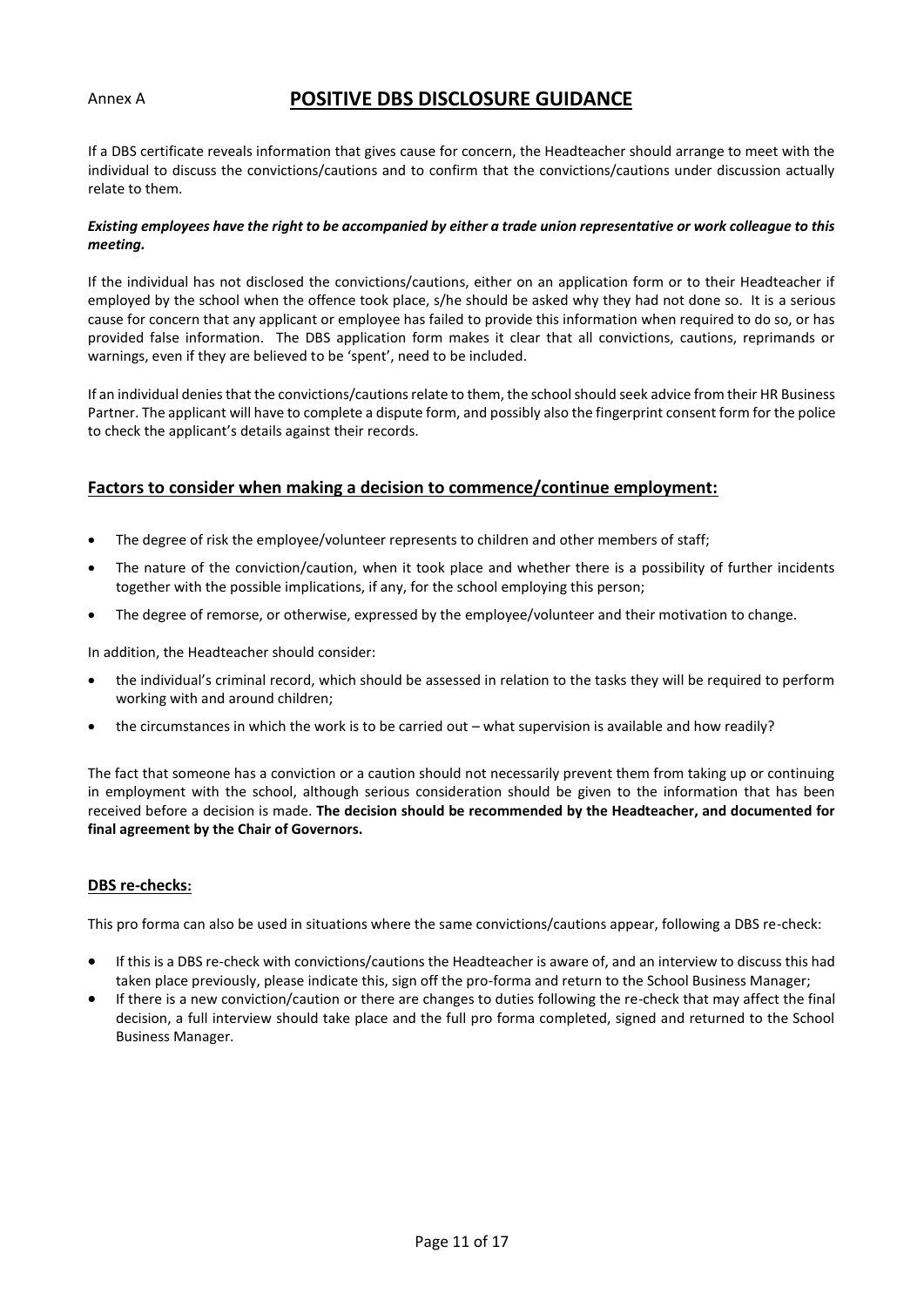## **POSITIVE DBS DISCLOSURE PRO FORMA**

**Employee/Volunteer Name:** 

| noo | И |
|-----|---|
|     |   |

| New Starters/Volunteers: If new starter/volunteer, were you aware of the conviction<br>/caution prior to this disclosure information, was it declared on the application form?      |                                                                                                                                                               |                              |  | Yes                            | No.   |           |
|-------------------------------------------------------------------------------------------------------------------------------------------------------------------------------------|---------------------------------------------------------------------------------------------------------------------------------------------------------------|------------------------------|--|--------------------------------|-------|-----------|
|                                                                                                                                                                                     |                                                                                                                                                               |                              |  |                                |       |           |
|                                                                                                                                                                                     | <b>DBS re-check:</b> Has an interview previously taken place? If there have been no new<br>offences, please go straight to the end of this document and sign. |                              |  |                                | Yes l | No.       |
|                                                                                                                                                                                     |                                                                                                                                                               |                              |  |                                |       |           |
| What is the nature of the contact the individual has with children?                                                                                                                 |                                                                                                                                                               |                              |  |                                |       |           |
| Frequent direct<br>contact                                                                                                                                                          |                                                                                                                                                               | Frequent indirect<br>contact |  | Infrequent indirect<br>contact |       | Intensive |
|                                                                                                                                                                                     |                                                                                                                                                               |                              |  |                                |       |           |
| What is the nature of the offence(s)? Include details about when it took place, what age the person was at the time<br>of the offence being committed, and what the punishment was. |                                                                                                                                                               |                              |  |                                |       |           |

| Outline the rationale for your decision regarding commencement/continuation of employment. Refer explicitly to the |
|--------------------------------------------------------------------------------------------------------------------|
| factors outlined on page 1, and any other relevant information that has informed your decision.                    |

| Headteacher's signature:       | Date |  |
|--------------------------------|------|--|
| Chair of Governor's signature: | Date |  |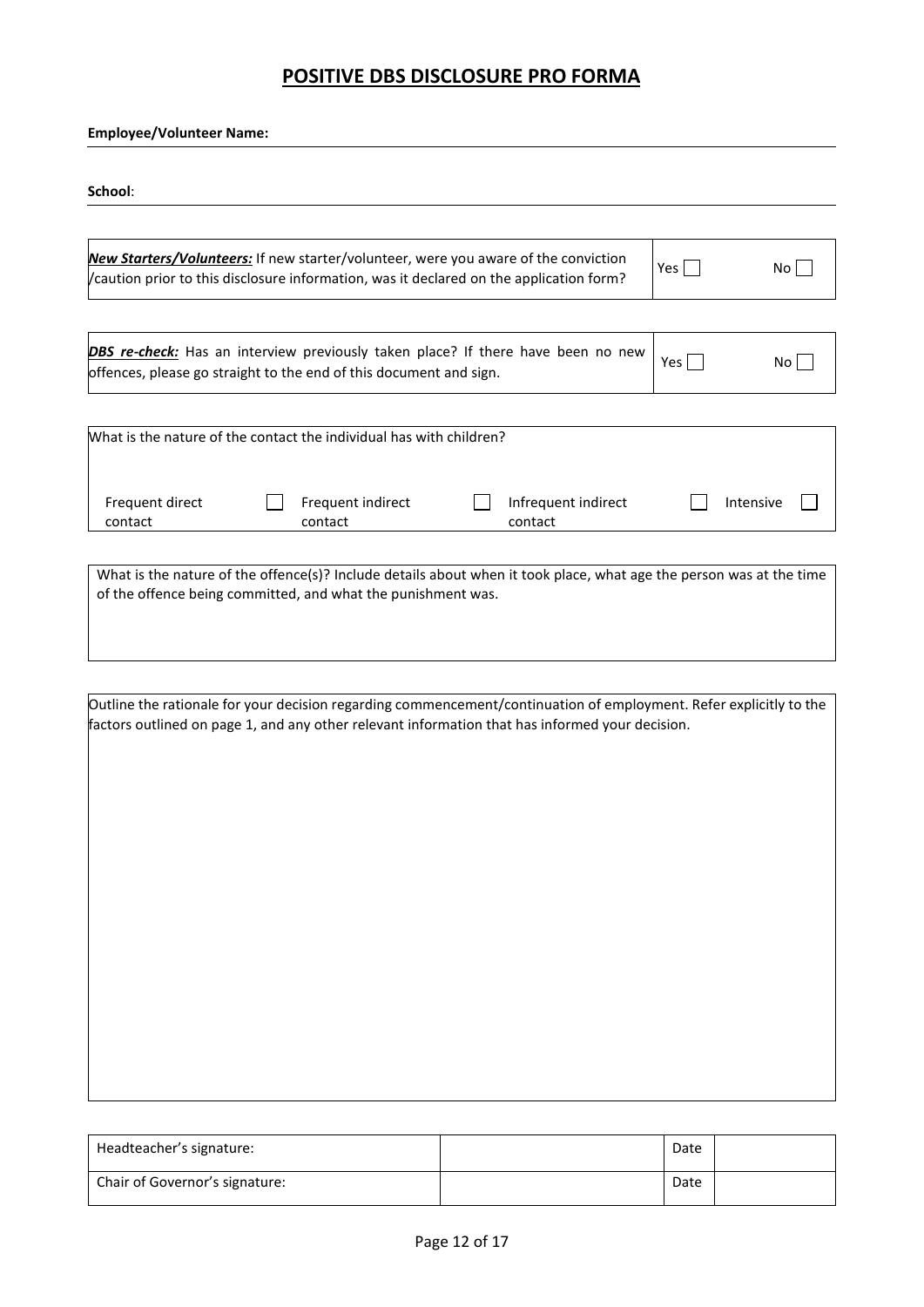# Annex B **Right to Work Checklist**

| Name of person: |                                 |                                |
|-----------------|---------------------------------|--------------------------------|
| Date of check:  |                                 |                                |
| Type of check:  | Initial check before employment | Follow-up check on an employee |

## **Please tick the appropriate**

|           | <b>Step 1 Obtain</b>                                                                                                                                                                                                                                                                                                                                                                                   |                |
|-----------|--------------------------------------------------------------------------------------------------------------------------------------------------------------------------------------------------------------------------------------------------------------------------------------------------------------------------------------------------------------------------------------------------------|----------------|
| $\bullet$ | You must obtain original documents from either List A or List B of acceptable documents.                                                                                                                                                                                                                                                                                                               |                |
|           | <b>List A</b>                                                                                                                                                                                                                                                                                                                                                                                          | Please<br>tick |
| 1.        | A passport showing the holder, or a person named in the passport as the child of the<br>holder, is a British citizen or a citizen of the UK and Colonies having the right of abode in<br>the UK.                                                                                                                                                                                                       |                |
| 2.        | A passport or national identity card showing the holder, or a person named in the<br>passport as the child of the holder, is a national of a European Economic Area country or<br>Switzerland.                                                                                                                                                                                                         |                |
| 3.        | A Registration Certificate or Document Certifying Permanent Residence issued by the<br>Home Office, to a national of a European Economic Area country or Switzerland.                                                                                                                                                                                                                                  |                |
| 4.        | A Permanent Residence Card issued by the Home Office, to the family member of a<br>national of a European Economic Area country or Switzerland.                                                                                                                                                                                                                                                        |                |
| 5.        | A current Biometric Immigration Document (Biometric Residence Permit) issued by the<br>Home Office to the holder indicating that the person named is allowed to stay<br>indefinitely in the UK, or has no time limit on their stay in the UK.                                                                                                                                                          |                |
| 6.        | A current passport endorsed to show that the holder is exempt from immigration<br>control, is allowed to stay indefinitely in the UK, has the right of abode in the UK, or has<br>no time limit on their stay in the UK.                                                                                                                                                                               |                |
| 7.        | A current Immigration Status Document issued by the Home Office to the holder with an<br>endorsement indicating that the named person is allowed to stay indefinitely in the UK or<br>has no time limit on their stay in the UK, together with an official document giving the<br>person's permanent National Insurance number and their name issued by a Government<br>agency or a previous employer. |                |
| 8.        | A full birth or adoption certificate issued in the UK which includes the name(s) of at least<br>one of the holder's parents or adoptive parents, together with an official document<br>giving the person's permanent National Insurance number and their name issued by a<br>Government agency or a previous employer.                                                                                 |                |
| 9.        | A birth or adoption certificate issued in the Channel Islands, the Isle of Man or Ireland,<br>together with an official document giving the person's permanent National Insurance<br>number and their name issued by a Government agency or a previous employer.                                                                                                                                       |                |
|           | 10. A certificate of registration or naturalisation as a British citizen, together with an official<br>document giving the person's permanent National Insurance number and their name<br>issued by a Government agency or a previous employer.                                                                                                                                                        |                |
|           | <b>List B Group 1</b>                                                                                                                                                                                                                                                                                                                                                                                  | Please<br>tick |
| 1.        | A current passport endorsed to show that the holder is allowed to stay in the UK and is<br>currently allowed to do the type of work in question.                                                                                                                                                                                                                                                       |                |
| 2.        | A current Biometric Immigration Document (Biometric Residence Permit) issued by the<br>Home Office to the holder which indicates that the named person can currently stay in<br>the UK and is allowed to do the work in question.                                                                                                                                                                      |                |
| 3.        | A current Residence Card (including an Accession Residence Card or a Derivative<br>Residence Card) issued by the Home Office to a non-European Economic Area national                                                                                                                                                                                                                                  |                |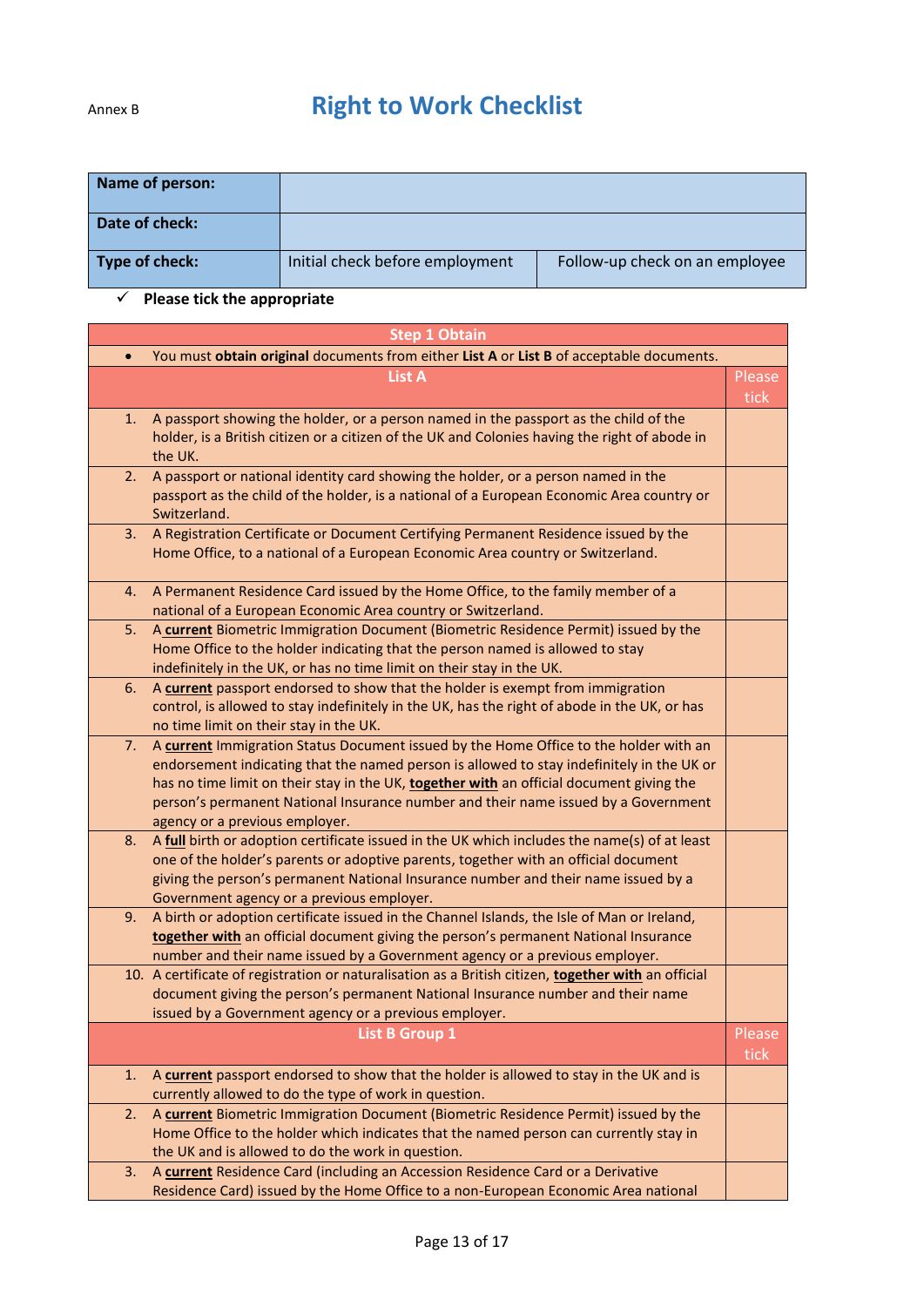| who is a family member of a national of a European Economic Area country or<br>Switzerland or who has a derivative right of residence.                                                                                                                                                                                                                                                                                                            |             |
|---------------------------------------------------------------------------------------------------------------------------------------------------------------------------------------------------------------------------------------------------------------------------------------------------------------------------------------------------------------------------------------------------------------------------------------------------|-------------|
| A current Immigration Status Document containing a photograph issued by the Home<br>4.<br>Office to the holder with a valid endorsement indicating that the named person may stay<br>in the UK, and is allowed to do the type of work in question, <b>together with</b> an official<br>document giving the person's permanent National Insurance number and their name<br>issued by a Government agency or a previous employer.                   |             |
| <b>List B Group 2</b>                                                                                                                                                                                                                                                                                                                                                                                                                             | Please      |
|                                                                                                                                                                                                                                                                                                                                                                                                                                                   | <b>tick</b> |
| A Certificate of Application issued by the Home Office under regulation 17(3) or 18A (2)<br>1.<br>of the Immigration (European Economic Area) Regulations 2006, to a family member of a<br>national of a European Economic Area country or Switzerland stating that the holder is<br>permitted to take employment which is less than 6 months old together with a Positive<br>Verification Notice from the Home Office Employer Checking Service. |             |
| An Application Registration Card issued by the Home Office stating that the holder is<br>2.<br>permitted to take the employment in question, together with a Positive Verification<br><b>Notice</b> from the Home Office Employer Checking Service.                                                                                                                                                                                               |             |
| A Positive Verification Notice issued by the Home Office Employer Checking Service to<br>3.<br>the employer or prospective employer, which indicates that the named person may stay<br>in the UK and is permitted to do the work in question.                                                                                                                                                                                                     |             |

|    | <b>Step 2 Check</b>                                                                                                                                                                                                                                                                                                                                                                                                 |            |           |     |
|----|---------------------------------------------------------------------------------------------------------------------------------------------------------------------------------------------------------------------------------------------------------------------------------------------------------------------------------------------------------------------------------------------------------------------|------------|-----------|-----|
|    | You must check that the documents are genuine, that the person presenting them is the<br>prospective employee or employee, the rightful holder and allowed to do the type of<br>work you are offering.                                                                                                                                                                                                              |            |           |     |
| 1. | Are photographs consistent across documents and<br>with the person's appearance?                                                                                                                                                                                                                                                                                                                                    | <b>Yes</b> | <b>No</b> | N/A |
| 2. | Are dates of birth consistent across documents<br>and with the person's appearance?                                                                                                                                                                                                                                                                                                                                 | <b>Yes</b> | <b>No</b> | N/A |
| 3. | Are expiry dates for time-limited permission to be<br>in the UK in the future i.e. they have not passed (if<br>applicable)?                                                                                                                                                                                                                                                                                         | <b>Yes</b> | <b>No</b> | N/A |
| 4. | Have you checked work restrictions to determine<br>if the person is able to work for you and do the<br>type of work you are offering? (for students who<br>have limited permission to work during term-<br>times, you <b>must</b> also obtain, copy and retain<br>details of their academic term and vacation times<br>covering the duration of their period of study in<br>the UK for which they will be employed) | <b>Yes</b> | <b>No</b> | N/A |
| 5. | Are you satisfied the document is genuine, has not<br>been tampered with and belongs to the holder?                                                                                                                                                                                                                                                                                                                 | <b>Yes</b> | <b>No</b> | N/A |
| 6. | Have you checked the reasons for any different<br>names across documents (e.g. marriage certificate,<br>divorce decree, deed poll)? (Supporting<br>documents should also be photocopied and a copy<br>retained.)                                                                                                                                                                                                    | <b>Yes</b> | <b>No</b> | N/A |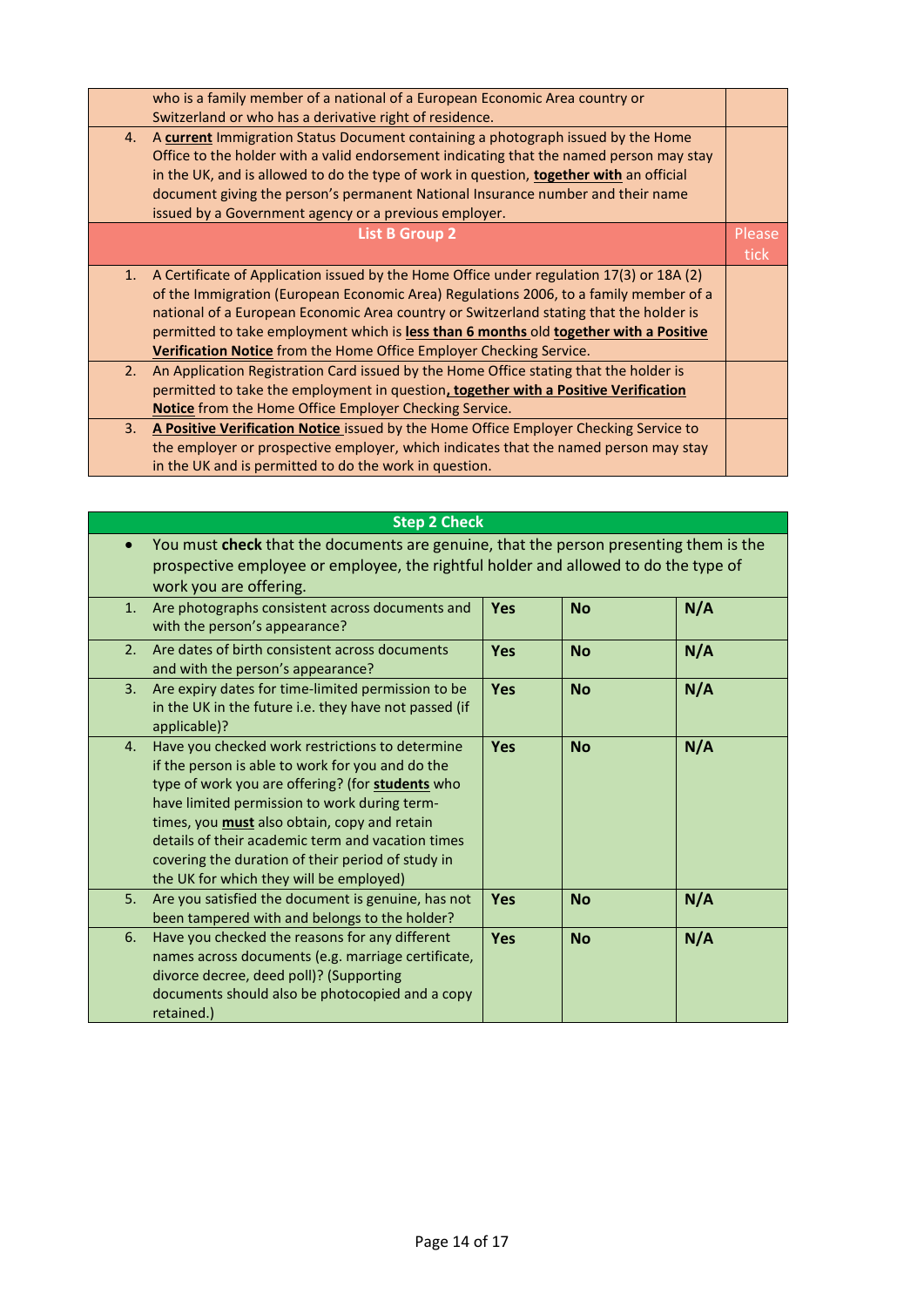| <b>Step 3 Copy</b>                                                                                                                                                                                                                                                                                                 | Please<br>tick |
|--------------------------------------------------------------------------------------------------------------------------------------------------------------------------------------------------------------------------------------------------------------------------------------------------------------------|----------------|
| You must make a clear copy of each document in a format which cannot later be<br>altered, and retain the copy securely: electronically or in hardcopy. You must copy<br>and retain:                                                                                                                                |                |
| 1.<br><b>Passports:</b> any page with the document expiry date, nationality, date of birth,<br>signature, leave expiry date, biometric details and photograph, and any page<br>containing information indicating the holder has an entitlement to enter or<br>remain in the UK and undertake the work in question. |                |
| <b>All other documents:</b> the document in full, both sides of a Biometric<br>2.<br><b>Residence Permit.</b>                                                                                                                                                                                                      |                |
| You must also record and retain the date on which the check was made.                                                                                                                                                                                                                                              |                |

| Know the type of excuse you have                                                      | <b>Please tick</b> |
|---------------------------------------------------------------------------------------|--------------------|
| If you have correctly carried out the above 3 steps you will have an excuse against   |                    |
| liability for a civil penalty if the above named person is found working for you      |                    |
| illegally. However, you need to be aware of the type of excuse you have as this       |                    |
| determines how long it lasts for, and if, and when you are required to do a follow-up |                    |
| check.                                                                                |                    |
|                                                                                       |                    |
| The documents that you have checked and copied are from:                              |                    |
|                                                                                       |                    |
| 1. List A: You have a continuous statutory excuse for the full duration of the        |                    |
| person's employment with you. You are not required to carry out any repeat            |                    |
| right to work checks on this person.                                                  |                    |
| 2. List B: Group 1 You have a time-limited statutory excuse which expires             |                    |
| when the person's permission to be in the UK expires. You should carry out a          |                    |
| follow-up check when the document evidencing their permission to work                 |                    |
| expires.                                                                              |                    |
| 3.<br>List B: Group 2 You have a time-limited statutory excuse which expires 6        |                    |
| months from the date specified in your Positive Verification Notice. This             |                    |
| means that you should carry out a follow-up check when this notice                    |                    |
| expires.                                                                              |                    |
| Date follow-up check required:                                                        |                    |
| <b>Documents checked by:</b>                                                          |                    |
| Date:                                                                                 |                    |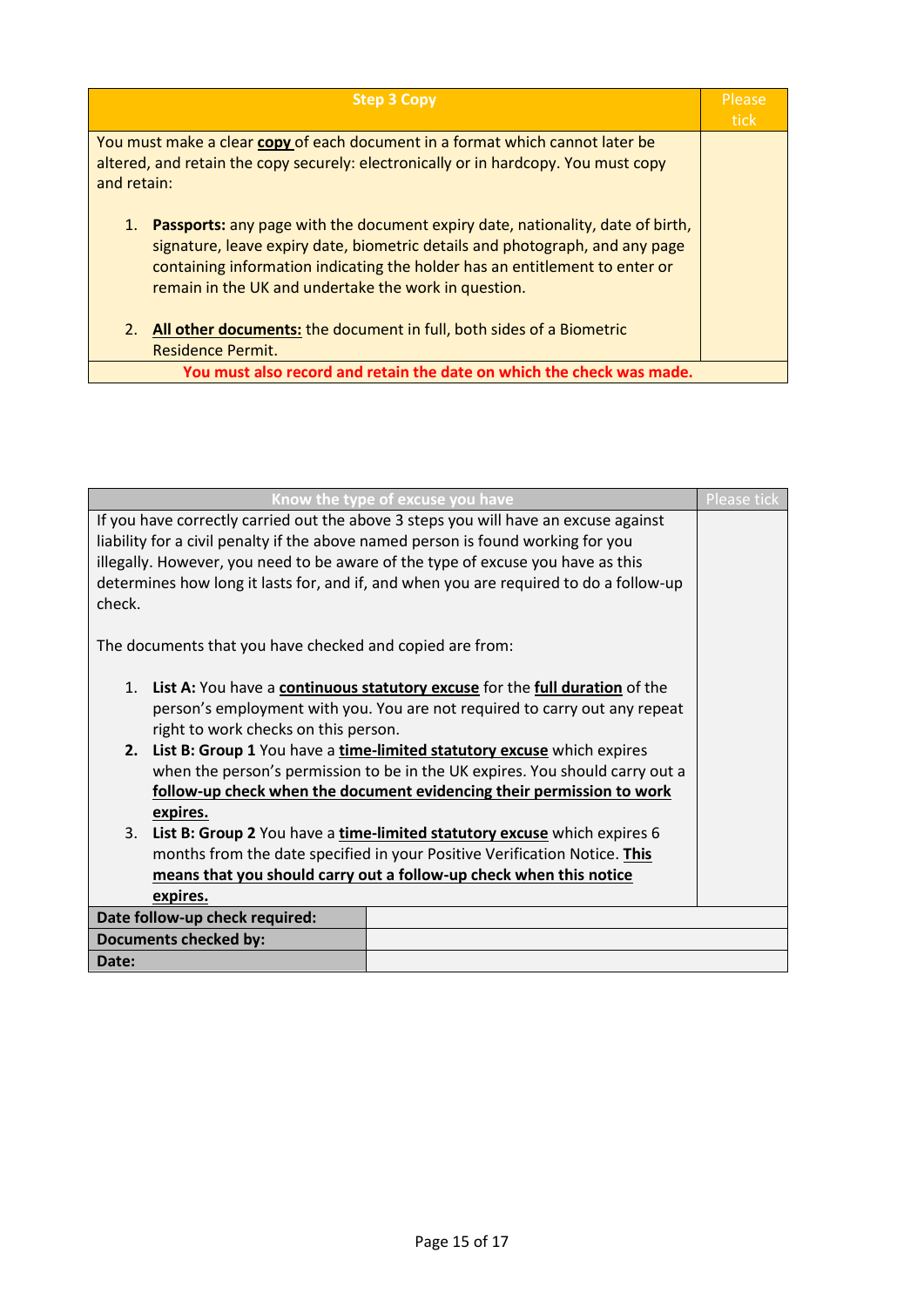# Annex C **Eastbrook Primary Academy**

# **Safer Recruitment Checklist**

| <b>Name of applicant:</b>    |  |
|------------------------------|--|
| <b>Position applied for:</b> |  |

| <b>Before Interview</b>                                                                                                                                                                                                                                                                                                                                                                         | <b>Signature</b> | Date |
|-------------------------------------------------------------------------------------------------------------------------------------------------------------------------------------------------------------------------------------------------------------------------------------------------------------------------------------------------------------------------------------------------|------------------|------|
| Job advertisement<br>Making clear our commitment to safeguarding and promoting the welfare of children.                                                                                                                                                                                                                                                                                         |                  |      |
| <b>Job Description</b>                                                                                                                                                                                                                                                                                                                                                                          |                  |      |
| Clearly and accurately setting out the duties and responsibilities of the job role.                                                                                                                                                                                                                                                                                                             |                  |      |
| <b>Person Specification</b>                                                                                                                                                                                                                                                                                                                                                                     |                  |      |
| Detailing the skills, experience, abilities and expertise that are required to do the job. The<br>person specification should include a specific reference to suitability to work with children.                                                                                                                                                                                                |                  |      |
| <b>Application Form</b>                                                                                                                                                                                                                                                                                                                                                                         |                  |      |
| Complete, signed form, including declaration regarding convictions and working with children,<br>and will make it clear that the post is exempt from the provisions of the Rehabilitation of<br>Offenders Act 1974. The employment history has no unexplained gaps.                                                                                                                             |                  |      |
| <b>References</b>                                                                                                                                                                                                                                                                                                                                                                               |                  |      |
| References should be applied for after shortlisting and before interview. Minimum of two, from persons other than family. One<br>from current or most recent employer. All referees will be asked whether they believe the applicant is suitable for the job for<br>which they have applied and whether they have any reason to believe that the applicant is unsuitable to work with children. |                  |      |
| <b>Reference 1 received</b>                                                                                                                                                                                                                                                                                                                                                                     |                  |      |
| Reference 1 approved by Head teacher                                                                                                                                                                                                                                                                                                                                                            |                  |      |
| <b>Reference 2 received</b>                                                                                                                                                                                                                                                                                                                                                                     |                  |      |
| Reference 2 approved by Head teacher                                                                                                                                                                                                                                                                                                                                                            |                  |      |
| <b>At Interview</b>                                                                                                                                                                                                                                                                                                                                                                             | <b>Signature</b> | Date |
| Identification                                                                                                                                                                                                                                                                                                                                                                                  |                  |      |
| Original photo identification needed. Photocopy taken, signed and dated by member of                                                                                                                                                                                                                                                                                                            |                  |      |
| SLT/SBM/OM.                                                                                                                                                                                                                                                                                                                                                                                     |                  |      |
| <b>Qualifications</b>                                                                                                                                                                                                                                                                                                                                                                           |                  |      |
| Original certificates etc. for qualifications relevant to job, as stated in application form.<br>Photocopy taken, signed and dated by member of SLT/SBM/OM.                                                                                                                                                                                                                                     |                  |      |
| <b>Interview notes</b>                                                                                                                                                                                                                                                                                                                                                                          |                  |      |
| Interview notes have been completed and are retained on file                                                                                                                                                                                                                                                                                                                                    |                  |      |
| For unsuccessful candidates, all copies of documents will be destroyed within 6 months of the date of the interview.                                                                                                                                                                                                                                                                            |                  |      |
| Following offer of employment - but before starting<br>date                                                                                                                                                                                                                                                                                                                                     | <b>Signature</b> | Date |
| Offer letter signed and returned by applicant<br>Offer letter informing the applicant of their successful interview and confirmation of<br>employment is subject to all necessary checks, has been signed and returned by applicant.                                                                                                                                                            |                  |      |